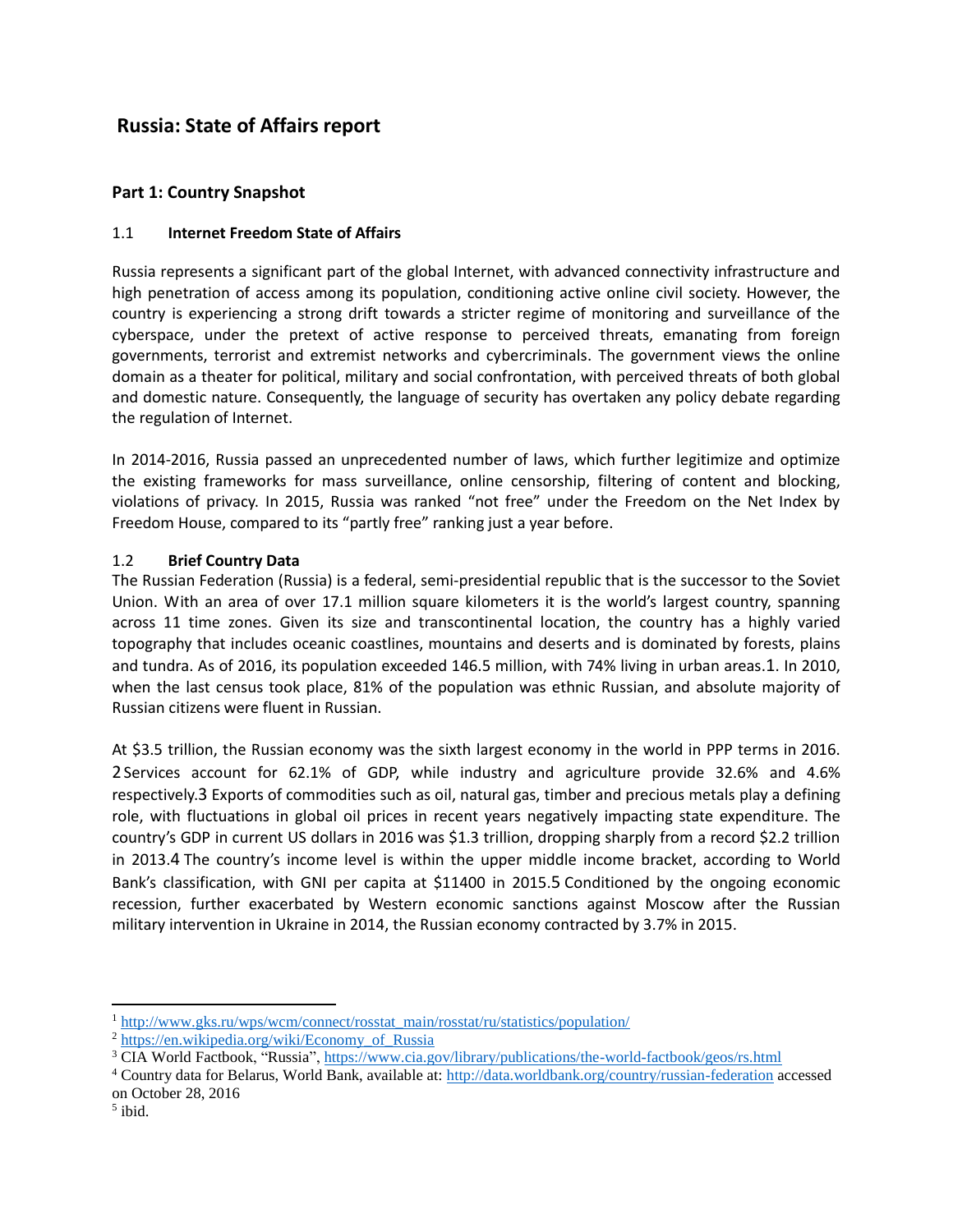# **Part 2: Access to Internet & Internet Services**

#### **2.1 Penetration**

With most of its population living in cities, Russia has the highest penetration of Internet among the CIS countries. By end of 2015, International Telecommunications Union (ITU) lists the percentage of individuals using Internet in Russia to be just over 73.4%, up from 68% in 2013.6 According to the Federal Service of State Statistics, in 2015 the share of individuals using Internet in the population aged 15-72 stood at 70%.7 Similar percentage (70.4%) was verified by the Omnibus GFK survey in January 2016, putting the total number of individuals using Internet at 84 million adults aged 16+8.

However, there are wide discrepancies in penetration among different regions and republics of the Russian Federation. In large cities of Russia, the penetration has almost exhausted its growth potential by 2015, with several million individuals still remaining unconnected in cities with less than 500 000 inhabitants and in rural areas.9 Penetration rate is well below average of 70% in some regions and republics, such as Ingushetia (51%) and Kursk region (60%).10

Fixed broadband is widespread and is rapidly expanding. In the 2016 State of Broadband report by ITU, Russia ranked 55th among 187 nations in the fixed broadband category, with 18.77 subscriptions per 100 inhabitants.11 The Federal Statistics service estimated that 66.8% of households had access to broadband at 256 kbps or more.12

Mobile connectivity continues to play a large role as a platform for access to Internet in Russia, but most often it provides additional access, rather than being the only point of access. Only 19% of Internet users rely on mobile Internet as the only point of access.13 In the mobile broadband category of the ITU State of Broadband report, Russia was ranked 42nd with 71.29 subscriptions per 100 inhabitants. The Omnibus GFK survey estimated 50 million Russians use Internet through mobile connections.

# **2.2 Demographics of the Internet audience and its uses of Internet**

In the period from July to September 2016, according to the Web Index Report, the monthly Internet audience included 85.6 million people, or 70% of Russians aged 12+. In line with global trends, younger age groups have been reached almost completely. For both male and female groups between 12-24, the percentage of Internet users ranges from 95% to 98%, and 92-93% for groups 25-34. The older groups have lower usage rates, declining to 18% for females 65+ and 29% for males 65+.

<sup>&</sup>lt;sup>6</sup> International Telecommunications Union, "Percentage of individuals using Internet", [https://www.itu.int/en/ITU-](https://www.itu.int/en/ITU-D/Statistics/Pages/stat/default.aspx)[D/Statistics/Pages/stat/default.aspx](https://www.itu.int/en/ITU-D/Statistics/Pages/stat/default.aspx) accessed on September 30, 2016.

<sup>7</sup> Мониторинг развития информационного общества в РФ

http://www.gks.ru/free\_doc/new\_site/business/it/monitor\_rf.xls

<sup>8</sup>[https://www.gfk.com/fileadmin/user\\_upload/dyna\\_content/RU/Documents/Press\\_Releases/2016/Internet\\_Usage\\_R](https://www.gfk.com/fileadmin/user_upload/dyna_content/RU/Documents/Press_Releases/2016/Internet_Usage_Russia_2015.pdf) [ussia\\_2015.pdf](https://www.gfk.com/fileadmin/user_upload/dyna_content/RU/Documents/Press_Releases/2016/Internet_Usage_Russia_2015.pdf)

<sup>&</sup>lt;sup>9</sup> [https://yandex.ru/company/researches/2016/ya\\_internet\\_regions\\_2016](https://yandex.ru/company/researches/2016/ya_internet_regions_2016)

<sup>10</sup> <http://minsvyaz.ru/ru/activity/statistic/statistika-otrasli/>

<sup>&</sup>lt;sup>11</sup> ITU, "The State of Broadband 2016: Broadband Catalyzing Sustainable Development", [http://www.itu.int/pub/S-](http://www.itu.int/pub/S-POL-BROADBAND.17-2016)[POL-BROADBAND.17-2016](http://www.itu.int/pub/S-POL-BROADBAND.17-2016) 

 $12$  Ibid.

<sup>&</sup>lt;sup>13</sup> Yandex, 2016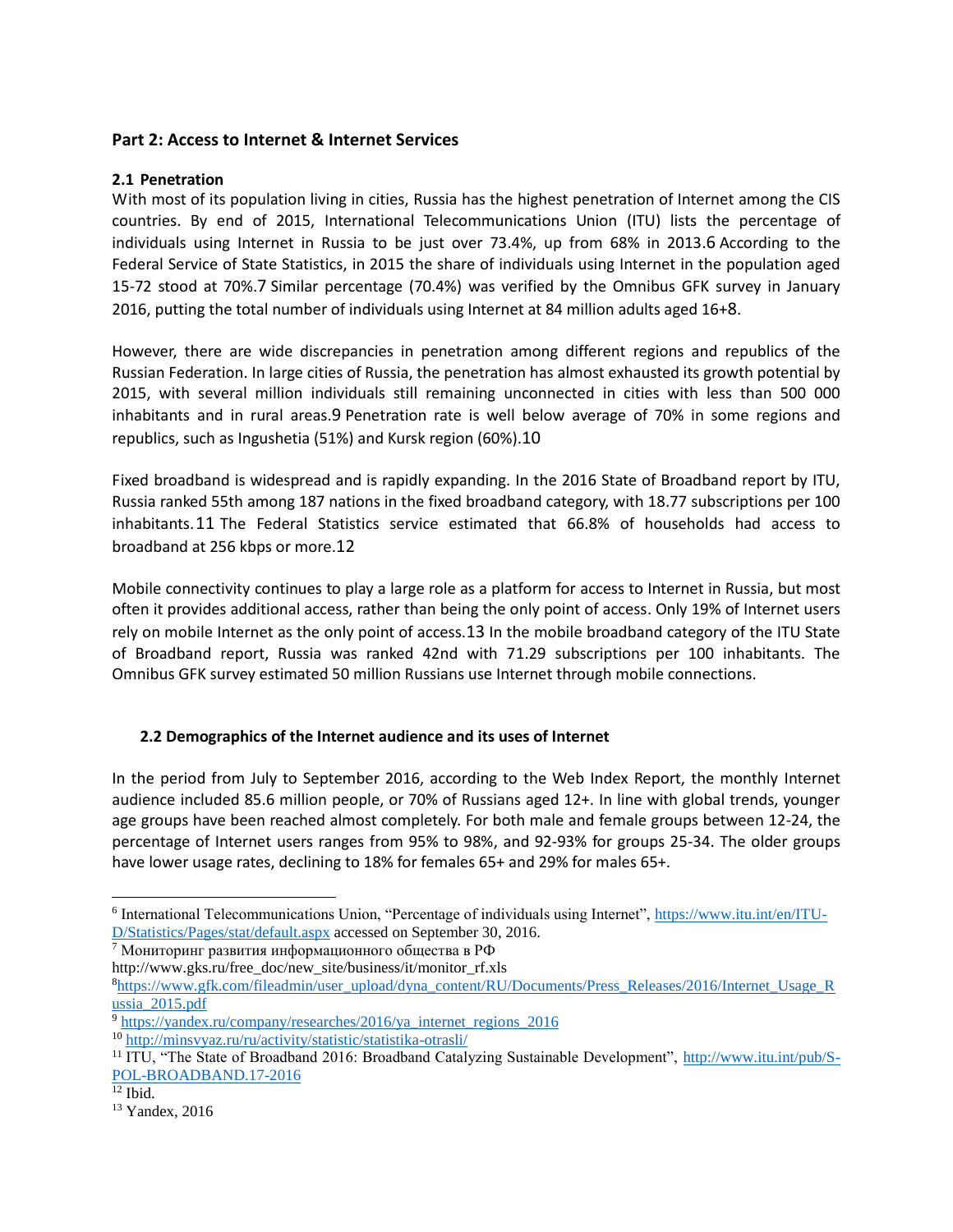There are notable differences between small town Russia ((100,000+ residents) and big town Russia (<100,000 residents), with the former having a monthly reach of 76%, and the latter only 63%. Within big town Russia, the largest cities Moscow and Saint-Petersburg stand out with higher percentages. Income group distribution also shows major differences, with 85% of self-reported income group "above average" using Internet, as opposed to only 48% in the group "lower than average".

In terms of professional groupings, white collar workers have high rates of usage, from 88% to 94%, while blue collar workers have a lower rate of 68%. Students of all ages have the highest rate (97%), while the retired group has the lowest (29%). Even among the unemployed respondents the rate of usage is significant at 70%. Similar to age groups, small town Russia has lower usage rates in all categories compared to large town Russia.

#### **2.3 Barriers to access**

In Russia there are few, if any, significant barriers to accessing Internet. The sheer expanse of the Russian territory makes it difficult to reach some of the remote rural areas, and some regions and federal subjects lag behind in terms of connectivity, but the high rate of urbanization makes the issue of access a lesser concern overall.

The Russian government attaches high importance to improvement and expansion of the existing connectivity infrastructure. The Russian federal program on digital inequality for the years 2014-2017 envisions 100% UMTS/LTE coverage of all inhabited locations in Russia with population above 10 thousand residents. It also includes such goals as building of 200 thousand kilometers of fiber optic networks, reaching to 13 800 new locations across Russia.14 The program that was 30% complete by 2015, includes construction of submarine fiber optic routes to remote areas, such as Kamchatka and Sakhalin and Kuril islands. Despite that, residents of some of the sparsely populated remote areas, such as in the Russian sub-arctic zones may still have to rely on costly satellite connections to access Internet.

The cost of broadband Internet has been falling continuously in Russia. In March 2016, average monthly cost of fixed broadband subscription was 404 roubles (~\$6.3) in Russia, ranging from 624 to 359 (\$9.8 to \$5.6).15 Considering the monthly average salary of just over 32 thousand roubles (~\$500) in January 2016,16 and the minimum wage of \$109 set in July 2016,17 the cost of broadband largely meets the globally recognized affordability targets. Moreover, for residents of small villages and towns, the Russian government intends to provide subsidized subscription plans that cost only 70 US cents per month, for 10 mbit/s connection.18

Still, for a small minority of low income Russians, affordability, further compounded by lack of digital skills and cost of devices and set-up may be an issue, especially for the older age groups with dependency on state pensions. In 2013, 10% of Russian households could not afford broadband connections.19

<sup>&</sup>lt;sup>14</sup> The State of Broadband, 2016, p. 37

<sup>15</sup> Yandex, 2016

<sup>&</sup>lt;sup>16</sup> https://ru.wikipedia.org/wiki/Средняя заработная плата в России

<sup>17</sup> <http://money.cnn.com/2016/03/29/news/economy/russia-minimum-wage/>

<sup>&</sup>lt;sup>18</sup> The State of Broadband, 2016, p. 37

<sup>19</sup> World Bank, "A Sector Assessment: Broadband in Russia", 2015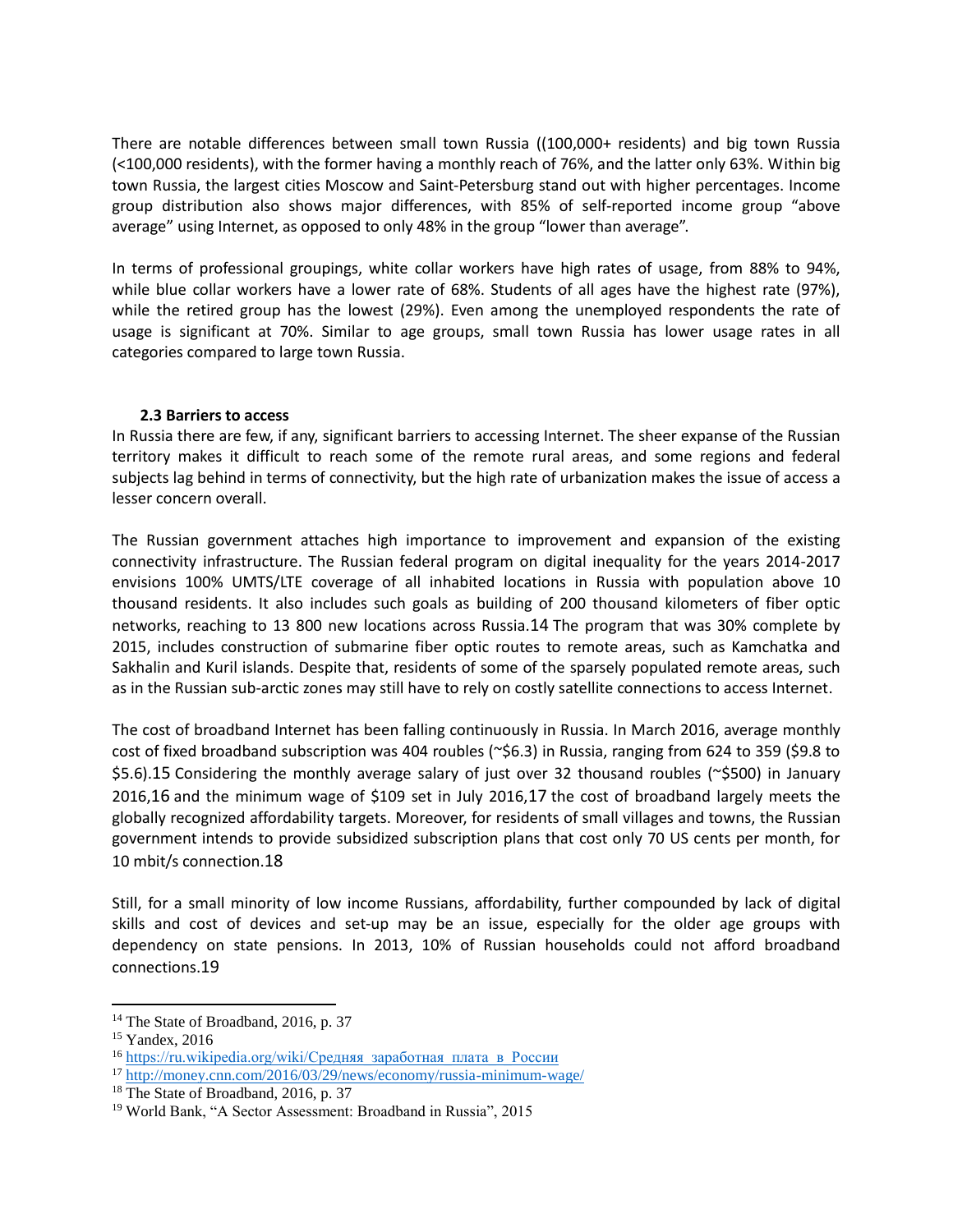# **Part 3: ICT Actors & Infrastructure**

# **3.1. Fixed Communication**

Fixed broadband market of Russia is the largest in Europe, with over 30 million subscriptions in 2015.20 High-speed fiber-optic connections dominate the market and ADSL is retreating, as less than 3% of subscriptions are at speeds lower than 1 mbit/s. Top-5 providers jointly claim 67% market share - namely Rostelecom, Er-Telecom, MTS, Vympelcom and TTK, in order of size.21

The state-controlled Rostelecom is the market leader, with highest rate of growth, 37% share and over 11.6 million subscribers.22 Rostelecom that also owns a mobile company Tele2, is the key implementing institution of the Russian Federation's government program on addressing digital inequality for the years 2014-2017. Rostelecom has already built the fiber optic infrastructure that allows technically covering 31 million households, and intends to reach 33 million households by end of 2016.

#2 and #3 players are Er-Telecom and MTS (also a mobile operator), each having roughly 9% of the market, and 2.8-2.7 million subscribers. Vympelcom, which is also a mobile operator, has 7% share with 2.2 million subscribers. The rest of the market players have much smaller shares, even though some of them can be highly significant at the regional level.

Broadband penetration overall has reached 55% by 2016, and is highest in the larger urban conglomerates. Some regions lag very far behind the Russian average – The Chechen Republic and Ingushetia have less than 1 broadband connection per 100 inhabitants, while republics of Tyva and Dagestan have just over 2 such connections per 100 inhabitants.23

#### **3.2. Mobile Connection**

 $\overline{\phantom{a}}$ 

As of September 2016, Russia boasts 193.8 mobile connections per 100 inhabitants,24 or almost two sim-cards per person, one of the highest penetration rates in the world. Four operators account for 99% of the market – MTS, Vympelcom, Megafon and Tele2.25 In the second quarter of 2016, MTS held 31% of the market with 77.8 million subscribers, while Megafon had 30% (74.7 million), Vympelcom had 23% (57.5 million) and Tele2 had 15% (38.9 million).26

Mobile internet is a given for the majority of Russian cellular subscribers. According to estimates by J'son & Partners Consulting, by late 2015, there were 107 million active subscriptions that allow data

<sup>&</sup>lt;sup>20</sup> J'son and Partners Consulting [http://json.tv/ict\\_telecom\\_analytics\\_view/osnovnye-pokazateli-rynka](http://json.tv/ict_telecom_analytics_view/osnovnye-pokazateli-rynka-fiksirovannogo-shpd-v-rossii-prognoz-razvitiya-do-2025-goda-20160203113313)[fiksirovannogo-shpd-v-rossii-prognoz-razvitiya-do-2025-goda-20160203113313](http://json.tv/ict_telecom_analytics_view/osnovnye-pokazateli-rynka-fiksirovannogo-shpd-v-rossii-prognoz-razvitiya-do-2025-goda-20160203113313)

<sup>21</sup> TMT Consulting,<http://ict-online.ru/news/n134525/>

<sup>&</sup>lt;sup>22</sup> Rostelecom, Annual Report 2015, [http://www.rostelecom.ru/upload/iblock/631/Annual\\_report\\_rus\\_end.pdf](http://www.rostelecom.ru/upload/iblock/631/Annual_report_rus_end.pdf)

<sup>23</sup> <http://minsvyaz.ru/opendata/7710474375-abonentishpd/data-5-structure-1.csv>

<sup>24</sup> <http://minsvyaz.ru/opendata/7710474375-proniknpodvsvyaz/table/>

<sup>&</sup>lt;sup>25</sup> Cellular Data 2015. [AC&M Consulting]. URL:<http://bit.ly/1QNluqX> (дата обращения: 08.02.2016)

<sup>&</sup>lt;sup>26</sup> Advanced Communications and Media (AC&M), 2Q Cellular Datasheet, [http://www.acm-consulting.com/data](http://www.acm-consulting.com/data-downloads/cat_view/7-cellular/25-cellular-2016.html)[downloads/cat\\_view/7-cellular/25-cellular-2016.html](http://www.acm-consulting.com/data-downloads/cat_view/7-cellular/25-cellular-2016.html)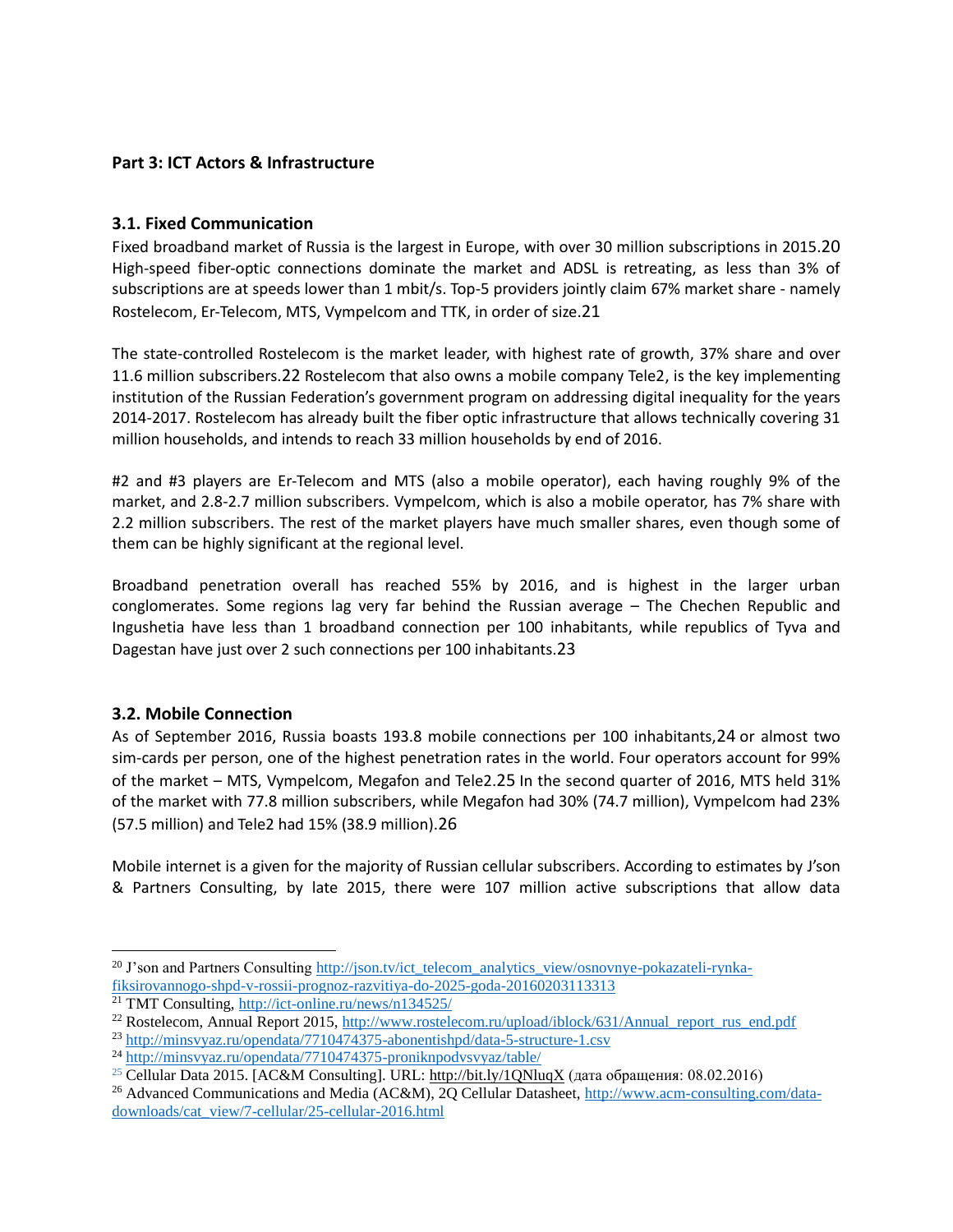connectivity, growing 9% compared to 2014.27 Smartphone penetration rate has significantly increased, doubling within 2013-2015 and reaching 73% among urban residents, according to a Deloitte survey conducted in summer of 2015.28 16% of smartphone users access Internet through LTE connections, one of the fastest types of mobile broadband. In another survey, 14% of Russian smartphone users told they exclusively use wi-fi connections to access Internet on their handsets.29

LTE networks have been deployed in all regions and federal subjects of Russia,30 facilitated in part by shared investment and use of networks, such as between Vimpelcom and MTS. By end of 2015, Vimpelcom reported its LTE coverage of the territory that holds 70% of the Russian population.31

### **3.3. International Communication**

Russia is well-connected to the global Internet network, with the Russian segment representing a globally important provider of content and remaining a major transit and access point for most of its neighbors. Up to 200 physical connections link between 20 and 30 Russian ISPs with their international counterparts. ISPs with international gateways tend to be large, federal-level operators of Russia that possess all of the key elements of the value chain, from international access to B2C services. Several companies (Orange Business Services, Rascom, RetnNet, Teliasonera International Carrier Russa) are transnational and specialize in providing international bandwidth to next-level Russian ISPs.32

Two state-controlled companies stand out from the rest, Rotelecom and Transtelecom. Rostelecom is linked to 17 international fiber optic lines, of which it co-owns six, linking with Denmark, Japan, Korea, Georgia and Ukraine.33

Transtelecom (TTK), controlled by the Russian Railways, is another major actor in terms of international connectivity in Russia. It owns the largest fiber-optic network across Russia and has more than 20 international gateways, from Baltics to Mongolia and Hong Kong, all part of the TTK's Eurasia Highway transit network.34 Both companies rent their infrastructure to smaller players.

### **Part 4: Regulatory ICT Policy 4.1. Regulatory/governing bodies and standards (National & International)**

l

29

<sup>&</sup>lt;sup>27</sup> [http://json.tv/ict\\_telecom\\_analytics\\_view/rossiyskiy-rynok-mobilnogo-dostupa-v-internet-itogi-2015-goda-](http://json.tv/ict_telecom_analytics_view/rossiyskiy-rynok-mobilnogo-dostupa-v-internet-itogi-2015-goda-20160519094705)[20160519094705](http://json.tv/ict_telecom_analytics_view/rossiyskiy-rynok-mobilnogo-dostupa-v-internet-itogi-2015-goda-20160519094705)

<sup>&</sup>lt;sup>28</sup> [https://www2.deloitte.com/ru/ru/pages/technology-media-and-telecommunications/articles/russian-telecom](https://www2.deloitte.com/ru/ru/pages/technology-media-and-telecommunications/articles/russian-telecom-market-2015.html)[market-2015.html](https://www2.deloitte.com/ru/ru/pages/technology-media-and-telecommunications/articles/russian-telecom-market-2015.html)

[https://www.gfk.com/fileadmin/user\\_upload/dyna\\_content/RU/Documents/Press\\_Releases/2016/Internet\\_Usage\\_Ru](https://www.gfk.com/fileadmin/user_upload/dyna_content/RU/Documents/Press_Releases/2016/Internet_Usage_Russia_2015.pdf) [ssia\\_2015.pdf](https://www.gfk.com/fileadmin/user_upload/dyna_content/RU/Documents/Press_Releases/2016/Internet_Usage_Russia_2015.pdf)

<sup>30</sup> <http://www.mforum.ru/news/article/116266.htm>

<sup>&</sup>lt;sup>31</sup> Vimpelcom, annual report 2015[. http://static.beeline.ru/upload/images/Annual\\_Report\\_2015\\_rus\\_final\\_clean.doc](http://static.beeline.ru/upload/images/Annual_Report_2015_rus_final_clean.doc) <sup>32</sup> [http://rubroad.ru/magazine/providers/4530-top-10-magistralnyh-provajderov-rossii-i-top-3-krupnejshih](http://rubroad.ru/magazine/providers/4530-top-10-magistralnyh-provajderov-rossii-i-top-3-krupnejshih-magistralnyh-provajderov-moskvy.html)[magistralnyh-provajderov-moskvy.html](http://rubroad.ru/magazine/providers/4530-top-10-magistralnyh-provajderov-rossii-i-top-3-krupnejshih-magistralnyh-provajderov-moskvy.html)

<sup>33</sup> <http://www.rostelecom.ru/about/net/magistr/> and World Bank, "A Sector Assessment: Broadband in Russia", 2015

<sup>34</sup> <http://ttk.ru/rus/msk/business/775/>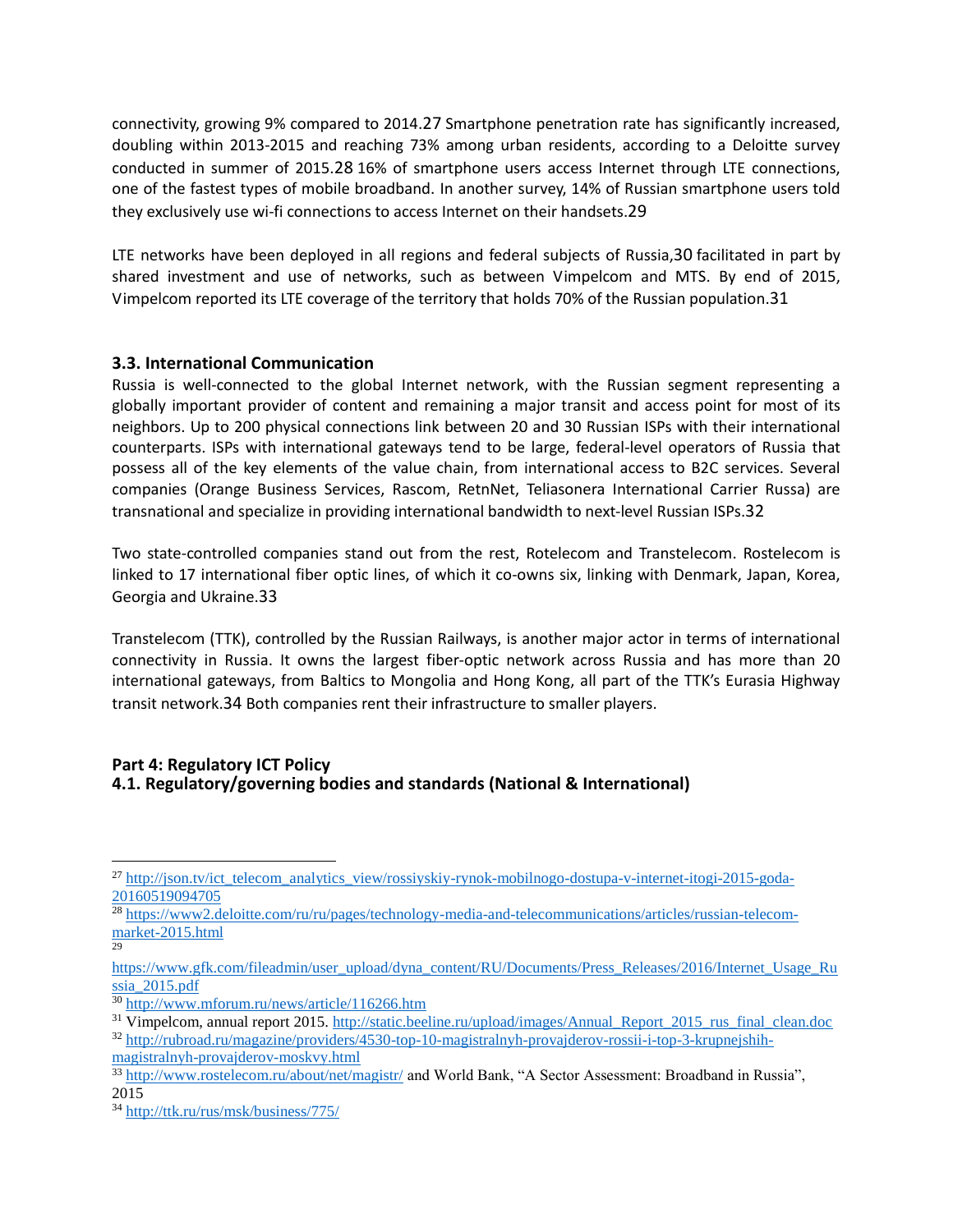The Ministry of Telecom and Mass Communications is the main government agency responsible for developing and implementing national policy and legal regulation in the spheres of telecommunications (radio frequency allocation, postal communications), mass media (broadcast, online and print mediums), and information technology, including government information resources and access, personal data processing and Internet governance.35 The Ministry is a crucial actor that defines the policy framework pertaining to regulation of Internet in Russia.

The Federal Agency of Communications (Rossvyaz) is the implementation arm of the Ministry, responsible for state property administration, delivery of telecommunication and postal state services, including development and use of communication networks, satellite systems, TV and radio broadcasting systems.36

The Federal Service for Supervision of Communications, Information Technology and Mass Media (Roskomnadzor) is responsible for licensing and control of all the activities in the spheres of mass media and mass communications, television and radio broadcasting, radio frequency use and number pool management.37 Roskomnadzor plays a defining role as a regulatory and control body of the Russian federal state with regards to freedom of Internet.

# **Part 5: Information Security, Data Protection and Privacy**

# **5.1. Internet Infrastructure (susceptibility to cyber crime, terrorism, and attacks)**

Russia's Internet infrastructure is generally seen as sufficiently secure against existing threats38. Russia itself remains a major source of global expertise on cybersecurity, as well as a point of origin for globally significant cybercriminal networks, while its companies are among the recognized leaders in developing appropriate technology and solutions. The government of Russia has a long history of prioritizing the cyberspace threats in its security agenda. As one of the few countries in the world with its own closed military Intranet, Russia possesses advanced capabilities not only for addressing cybersecurity vulnerabilities, but also for waging sophisticated cyberattacks against other countries, as per numerous press reports.

Consequently, Russia is ranked 12th (out of 29 ranks available) in the first Global Cybersecurity Index.39 According to the index, Russia does not have "officially approved national or sector specific cybersecurity framework for implementing internationally recognized cybersecurity standards". However, Russia has developed several strategic documents related to national cybersecurity, including the 2014 Concept of Cybersecurity Strategy and the most recent (December 2016) Doctrine of Information Security. One particular document, Conceptual Views concerning the Activities of the Russian Armed Forces in the Information Space, highlights the importance of cyberspace as a source of military and national security threats. In view of such increased importance attached to the online space and its security by Russia, there are ongoing efforts to refine its military Intranet, as well as create a special messaging and email platform for government officials.

<sup>35</sup> <http://minsvyaz.ru/en/ministry/common/>

<sup>36</sup> <http://eng.rossvyaz.ru/about/>

<sup>37</sup> <https://eng.rkn.gov.ru/about/>

<sup>38</sup> <https://digital.report/kiberbezopasnost-rossii-otvetstvennyih-za-sboi-net/>

<sup>&</sup>lt;sup>39</sup> ITU, Global CyberSecurity Index 2014 (April 2015), [http://www.itu.int/dms\\_pub/itu-d/opb/str/D-STR-SECU-](http://www.itu.int/dms_pub/itu-d/opb/str/D-STR-SECU-2015-PDF-E.pdf)[2015-PDF-E.pdf](http://www.itu.int/dms_pub/itu-d/opb/str/D-STR-SECU-2015-PDF-E.pdf) accessed October 4, 2016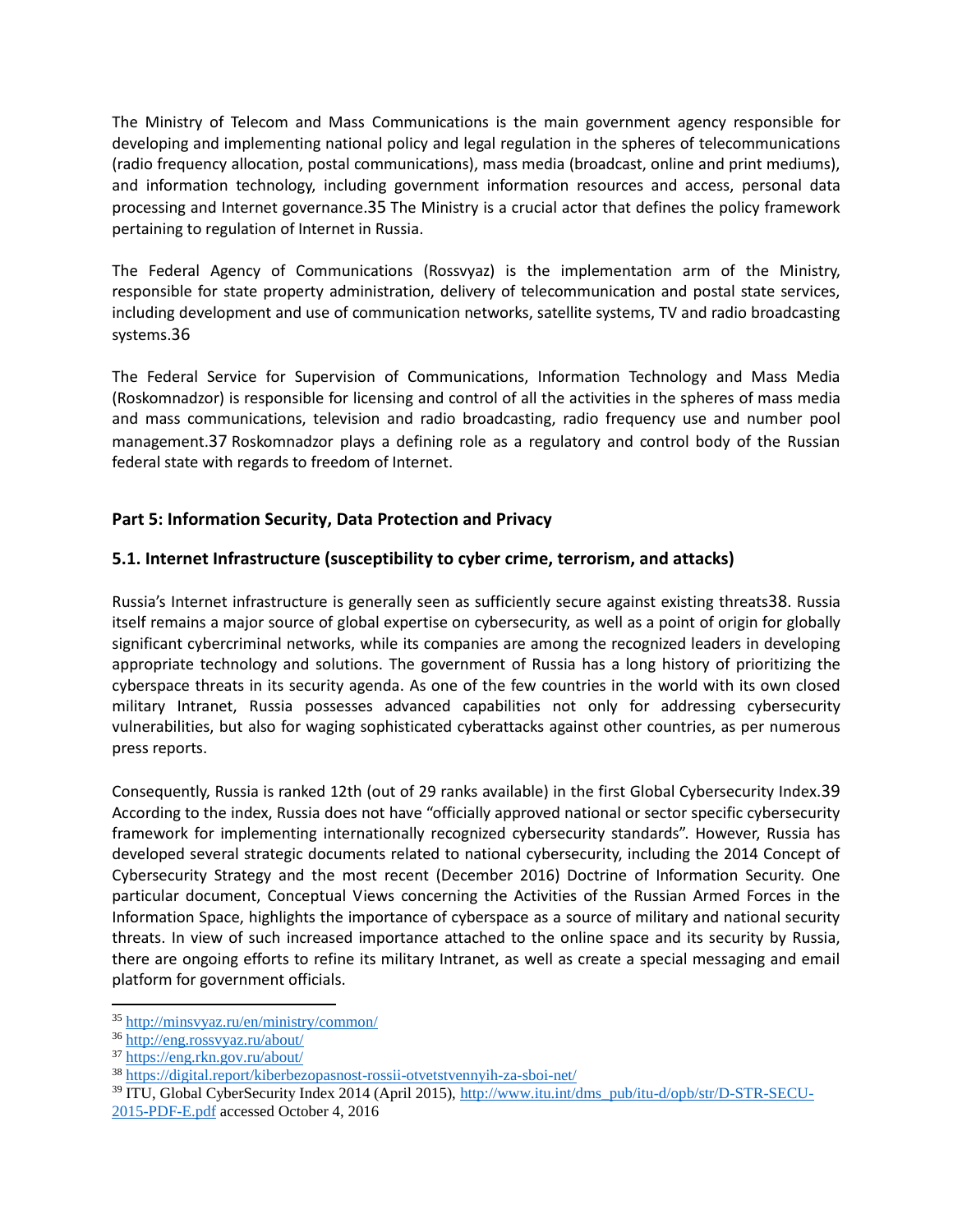In a recent study by Qrator Labs, a provider of DDOS mitigation solutions, the Russian segment of Internet ranked third in the world in terms of stability,40 after UK and US. The study used a special parameter value which represents the degree of availability of the national segments and failure rate of specific Internet service providers. Physical infrastructure supporting the Russian segment of Internet is also deemed secure against disruptions.

In addition to regular law enforcement and telecommunication institutions, the agencies responsible for security of the Russian segment of Internet include the Federal Security Service (FSB), Federal Protection Service (FSO), Federal Service for Technical and Export Control (FSTEC) and the Foreign Intelligence Service (SVR). Government entities are served by an officially recognized national CIRT, known as the Russian GOV-CIRT, responsible for responding to computer incidents related to government networks and infrastructure. In 2016, the state corporation RosTekh launched a new center for cyberattack prevention, intended to support the companies within the Russian defense and military industry.41 There is also a public, noncommercial center, RU-CERT that serves all users of the Russian segment, while a separate center, CERT-GIB targets business customers for similar support.

### **5.2. Types of attacks, actors, and those targeted**

Russia continues to experience more cyberattacks each year. A joint survey of 600 for-profit companies and state organizations by Group-IB, Microsoft and the Foundation for Development of Internet Initiatives revealed that in 2015, 90% of the respondent companies experienced cyberattacks.42 The survey estimated the aggregate loss to attacks as amounting to 0.25% of Russia's annual GDP.

The financial sector in Russia is especially vulnerable. According to the Bank of Russia, in the first 10 months of 2016, the Russian banking system lost 2.7 billion roubles to cybercriminals.43 Most often the theft was made possible by vulnerabilities present in the payment applications used by banks. In February 2016, Kaspersky Lab discovered sophisticated malware at 30 financial institutions in Russia, allowing control of IT-systems and ATM debit card withdrawals of cash without affecting the balance.44 Overall, Russia's rate of "unsanctioned", criminal transfers is low at 0.005% of all transfers. However, in 2017, cyberattacks on banking and financial institutions are projected to grow by a third, and losses are expected to double.

While attacks on banks constitute 30% of all digital attacks, other sectors are also targeted - government institutions receive additional 26% of attacks and media entities another 17%.45 Government institutions in Russia have been exposed to major threats despite their advanced readiness. One of the key findings in 2016 by leading security researchers was the so-called ProjectSauron, a group that targeted Russian state organizations for more than five years through complex spyware, with the level of sophistication suggesting a state-sponsored operation.46 In December 2016, FSB (the Russian Federal

<sup>44</sup> Kaspersky Security Bulletin 2016: Review of the Year

l

<sup>40</sup> [https://qrator.net/presentations/Qrator\\_Labs\\_press-release07JuneCountryRate\\_eng.pdf](https://qrator.net/presentations/Qrator_Labs_press-release07JuneCountryRate_eng.pdf)

<sup>41</sup> <https://digital.report/tsentr-po-borbe-s-kiberugrozami-sozdan-v-rossii/>

<sup>42</sup> http://www.iidf.ru/media/articles/trends/kiberprestupnost-v-rossii-ugrozy-masshtaby-sredstva-borby/

<sup>43</sup> <https://digital.report/5-mlrd-rubley-pyitalis-pohitit-u-rossiyskih-bankov-s-1-yanvarya-2016-goda/>

[https://kasperskycontenthub.com/securelist/files/2016/12/Kaspersky\\_Security\\_Bulletin\\_2016\\_Review\\_ENG.pdf](https://kasperskycontenthub.com/securelist/files/2016/12/Kaspersky_Security_Bulletin_2016_Review_ENG.pdf) <sup>45</sup> <https://digital.report/v-2-raza-vyirastut-poteri-rossiyskih-bankov-ot-kiberatak-v-2017-godu/>

<sup>46</sup> <http://www.bbc.com/news/technology-37021957>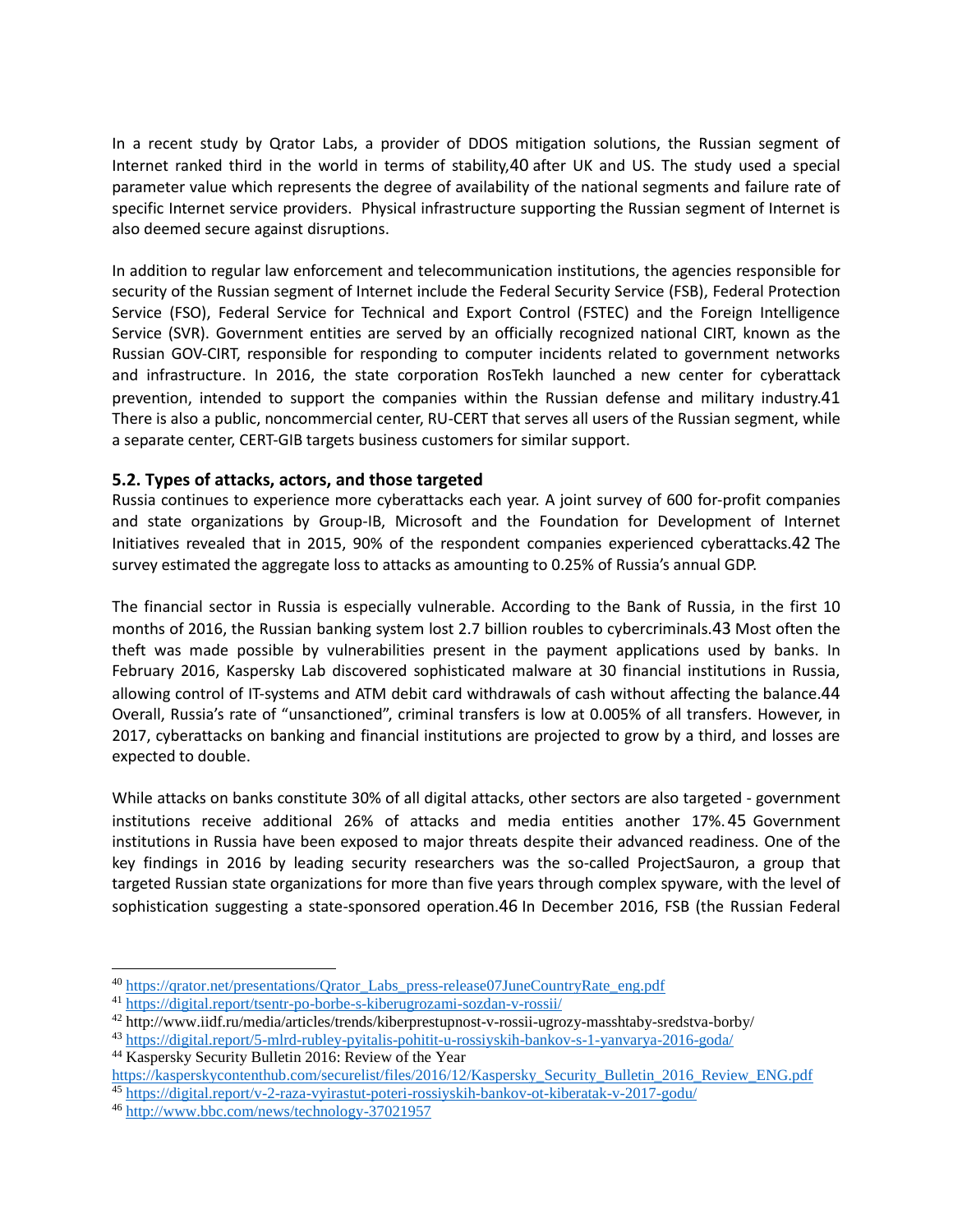Security Service) issued a warning regarding expected attacks on the Russian financial system by foreign security services.47 However, only VTB bank and Rostelecom reported about DDOS attacks.

In addition to organizations, individuals are targeted in a variety of ways involving the familiar patterns of ransom and scareware, viruses, trojans and spyware. According to the Caspersky's Cybermap portal that aggregates statistics from a variety of security software products installed by individual and company users around the globe, Russia remains the #2 most attacked country in the world.48 At the same time, Russia is the country of origin for multiple security threats with global significance. As per the Russian security company Group-IB's report "High Crime Trends 2016", 16 out of 19 most actively used Trojans in the world are linked to Russian-speaking cybercriminal groups.49 Such criminal groups are increasingly offering their know-how and malicious software as a cybercrime-as-a-service solution.

# **5.3. Government surveillance**

The Russian state sees mass surveillance as a lawful security instrument and has continually reinforced the technical and legal frameworks improving its capacity to intercept any flow of communication occurring in the country. The cornerstone of the surveillance activities is the System for Operational Investigative Activities (SORM) which is deployed with all operators and allows real-time, 24-hour, remote access to all networks, including ISP and mobile operator networks. The latest generation of the system (SORM-3) with enhanced ability for deep packet inspection and expanded metadata collection, was officially endorsed for mandatory installation in early 2014, with compliance deadline for all ISPs by early 2015. No judicial warrants are needed to access metadata, but court approvals are necessary to intercept the actual content of communications. However, the security services are not required to show the warrants to ISPs.

As reported by INCLO, an international network of human rights organizations, and according to the Russian government data, between 2007-2015, the Russian courts reviewed almost 4.7 million requests for monitoring and interception of communications, granting approval in 97% of cases.50 Apart from legitimate investigations against terrorist, extremist or criminal activity, in many cases the surveillance instruments appear to be deployed for political reasons, targeting leading political and civil society activists, who routinely report breaches of privacy involving their online communications as well, such as hacking of email and social media accounts by unknown perpetrators.51

Measures against anonymous use of Internet are an essential part of the surveillance regime in Russia. For instance, in compliance with the July 2014 decree of the Russian Government, providers of access to free wi-fi spots are required to identify the users, either through passport number or mobile number.52 Roskomnadzor actively monitors compliance with this requirement, fining or delicensing both ISPs and individuals. Since mid-2014, data localization requirements apply for all foreign Internet companies, under which Russian users' data should be stored physically in Russia.

<sup>47</sup> https://rns.online/articles/Itogi-goda-runet-2017-01-02/

<sup>48</sup> https://cybermap.kaspersky.com

<sup>49</sup> <http://securityaffairs.co/wordpress/52321/reports/high-crime-trends-2016.html>

<sup>50</sup> Surveillance and Democracy: Chilling Tales from Around the World, International Network of Civil Liberties Organizations, <http://www.inclo.net/pdf/surveillance-and-democracy.pdf>

<sup>51</sup> <http://hro.org/node/25358>

<sup>52</sup> <https://rublacklist.net/21409/>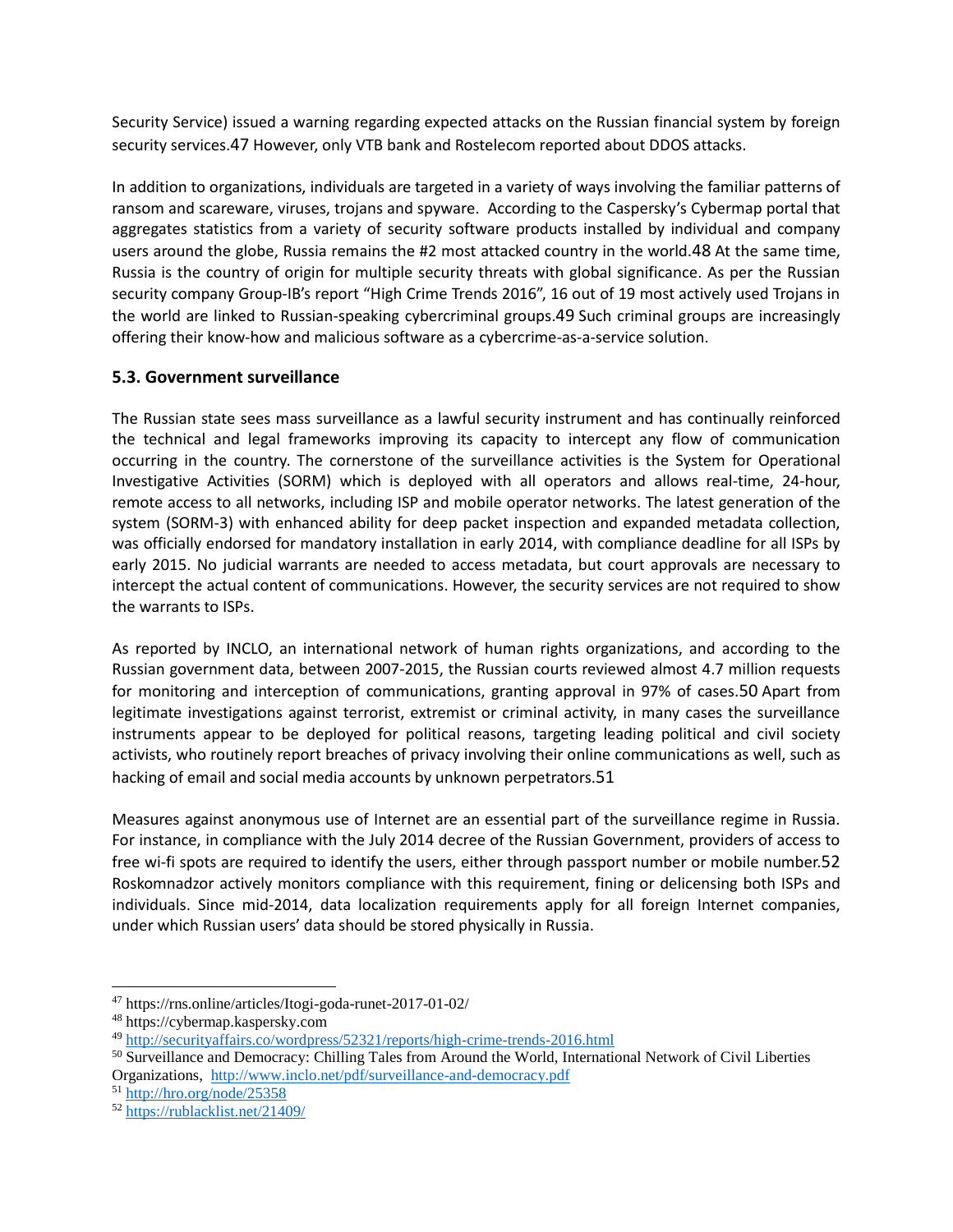After the legislative changes in May 2016, under the so-called Yarovaya package, the formal surveillance regime has been significantly expanded, including data retention and backdoor access to encrypted communication (more on that in Sections 6.1 and 6.3 of this document).

# **Part 6: Legal Overview**

### **6.1. Current Laws**

At the level of strategic frameworks with impacts on Internet freedom in Russia, there are several major documents that are currently active. The State Program "Information Society" (2011-2020) includes five sub-programs, focused on the ICT infrastructure, media and information environment, information security, electronic governance and development of broadcasting. The infrastructure sub-program has indicators targeting mobile broadband and fixed broadband penetration (95% and 50% respectively by 2020), while the electronic governance sub-program envisions the share of citizens using e-government services to reach 70% by 2020. A similar broadband target is set in the Strategy for Innovative Development of the Russian Federation 2020.53

In December 2016, Russia adopted a new Doctrine on Information Security, replacing the previous document dating back to 2000. The Doctrine sets out the priorities of protecting the critical infrastructure of connectivity, decreasing Russian dependence on foreign hardware and software by import substitution policies and expanding international cooperation in the field of information security.54 More importantly, the Doctrine rationalizes the overall drift in Russia towards a stricter regime of monitoring and surveillance of the cyberspace, as well as active response to perceived threats, emanating from foreign governments, terrorist and extremist networks and cybercriminals. The Doctrine builds on the Strategy of National Security, adopted in December 2015. Apart from military and geopolitical statements, that renewed document integrates multiple references to the need to protect the information sphere from threats against the cultural integrity of Russia, such as coming from "fascist, extremist, terrorist and separatist ideologies". The Doctrine is expected to serve as a basis for more strategic documents informing the policies on regulation of Internet.

Such strategic frameworks set the background for legislation, which has been actively shaped since 2012. The Federal Law 149 (2006) on information, information technology and protection of information and the Federal Law 126 (2003) on communications are the two key laws that are seeing continual changes with each new piece of legislation.

For instance, the Federal Law 139 (2012), known as the law about website blacklists, introduced the unified register of domain names, websites and network addresses for blocking and granted the state entities the powers to add internet resources to the register without a court warrant. The Federal Law 187 (2013), which dealt with piracy and protection of intellectual property, introduced wide possibilities for arbitrary and eternal blocking of internet resources, including on the basis of a hyperlink to pirated content, making the social media especially vulnerable.

<sup>53</sup> <http://minsvyaz.ru/ru/documents/3622/#documentcontent>

<sup>54</sup> <https://digital.report/doktrina-ib-rossii-fokus-na-internet-ugrozah-i-kriticheskoy-infrastrukture/> and [https://digital.report/3-aktsenta-novoy-ib-doktrinyi-rossii-izmenenie-zakonov-gosprogrammyi-i-mezhdunarodnoe](https://digital.report/3-aktsenta-novoy-ib-doktrinyi-rossii-izmenenie-zakonov-gosprogrammyi-i-mezhdunarodnoe-sotrudnichestvo/)[sotrudnichestvo/](https://digital.report/3-aktsenta-novoy-ib-doktrinyi-rossii-izmenenie-zakonov-gosprogrammyi-i-mezhdunarodnoe-sotrudnichestvo/)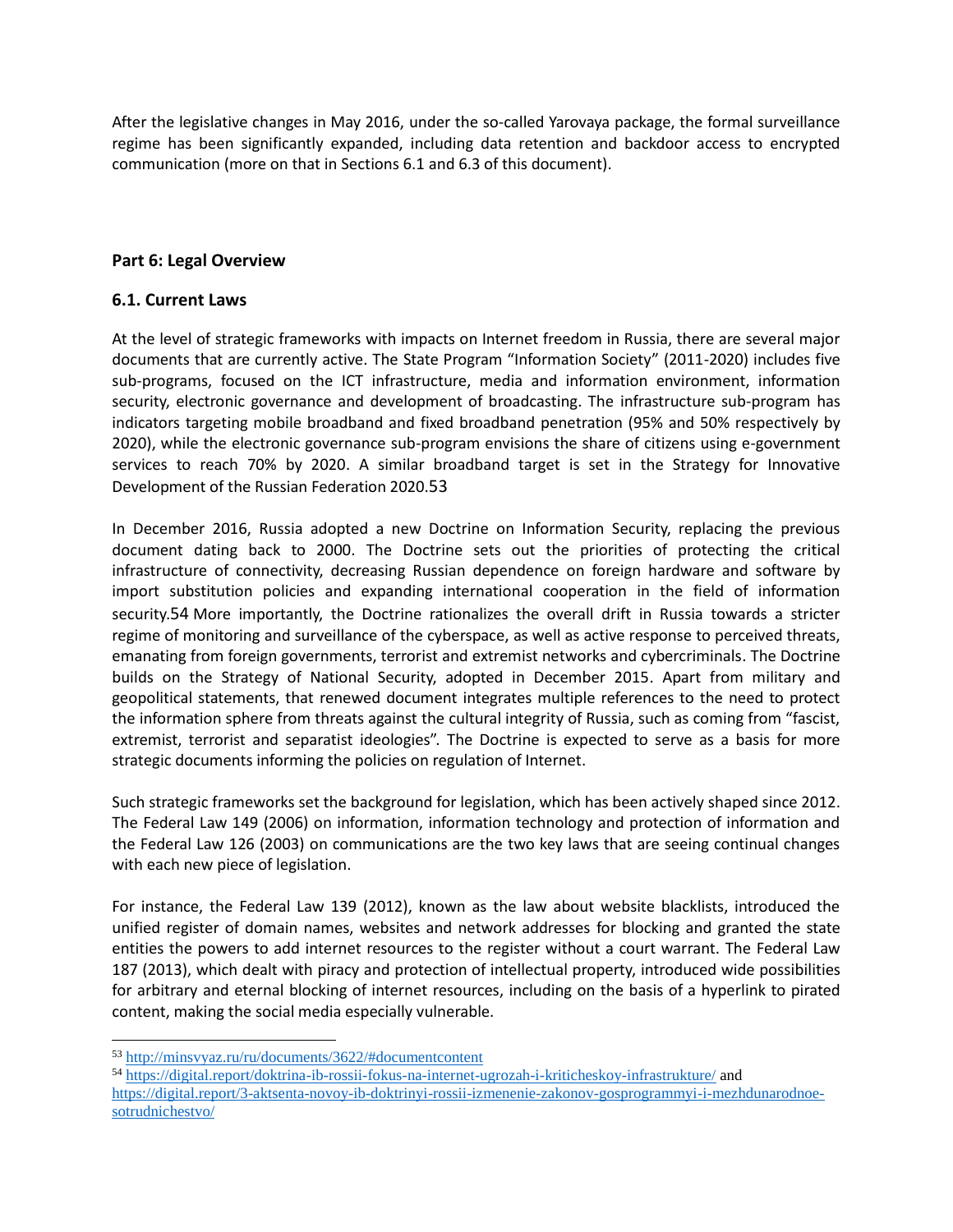The Federal Law 398 (2013) introduced more changes to the law on information, outlining new types of content to be blocked – calls for mass disturbances, and participation in extremist activity and activities disrupting the public order. The law also added the General Prosecutor's Office to the list of state organizations, which can decide whether the content is illegal, and instruct Roskomnadzor to block the internet resources. Most importantly, after receiving such an instruction, Roskomnadzor now has to seek the immediate blocking of the resource by ISP, without any warnings or opportunity for the resource owners to remove offending content.

Two other legislative changes sought to additionally regulate online and social media. The Federal Law 97 (2014) introduced still more changes to the law on information, stipulating that owners of any website with daily audience of more than 3000 visitors, including social media accounts and blogs, should register as media outlets. All of the published information should be stored for six months and made available by request of law enforcement entities. Similarly, the Federal Law 208 (2016) introduced new regulations for online news aggregating services, which are now also classified as media outlets. News services with over 1 million visitors per day are responsible for verification of content and are required to remove content at the request of Roskomnadzor, which will maintain a special register of such resources. Additionally, the share of foreign financing for such resources should not exceed a 20% threshold, while all foreign resources are expected to register a Russian representation within the first quarter of 2017.

The Federal Law 242 (2015) brought forward a requirement for personal data localization. Under the law, Internet companies or resources collecting personal data of Russian citizens are required to maintain their data bases inside the Russian Federation.

Several other laws in 2013 and 2013 added or strengthened criminal punishment for public calls for activities against the territorial integrity of the Russian Federation, separatism and extremism, clearly specifying cases, when such calls take place online.

In January 2016, Russia enacted its own version of the law on the right to be forgotten. The Federal Law 264 (2015) stipulates that search engine operators must delete search results at the request of citizens, who can take the operators to court if the request is not complied with.

Most recently, in summer 2016 Russia adopted the Yarovaya package of legislative changes, named after the initiating parliamentarian. The package consists of Federal Laws 374 and 375. Under the new provisions, telecommunications companies and ISPs are required to retain all data they transmit for up to six months. Metadata is to be kept for three years by mobile companies and for one year by ISPs. All email and messaging services are required to allow FSB to access the encrypted communications.

# **6.2. Litigation (Past & Ongoing Cases)**

The civil interest group Roskomsvoboda is one of the very few, if not the only, organizations that actively litigate in defense of Internet freedom. One current case is related to February 2016 blocking of the Roskomsvoboda website's section on the grounds that it contains information facilitating access to blocked online content, such as anonymizers, TOR, VPN and proxy tools.55 The group is currently appealing with a local court regarding the blocking and plans to elevate the case to the Supreme Court of

<sup>55</sup> <https://rublacklist.net/15703/>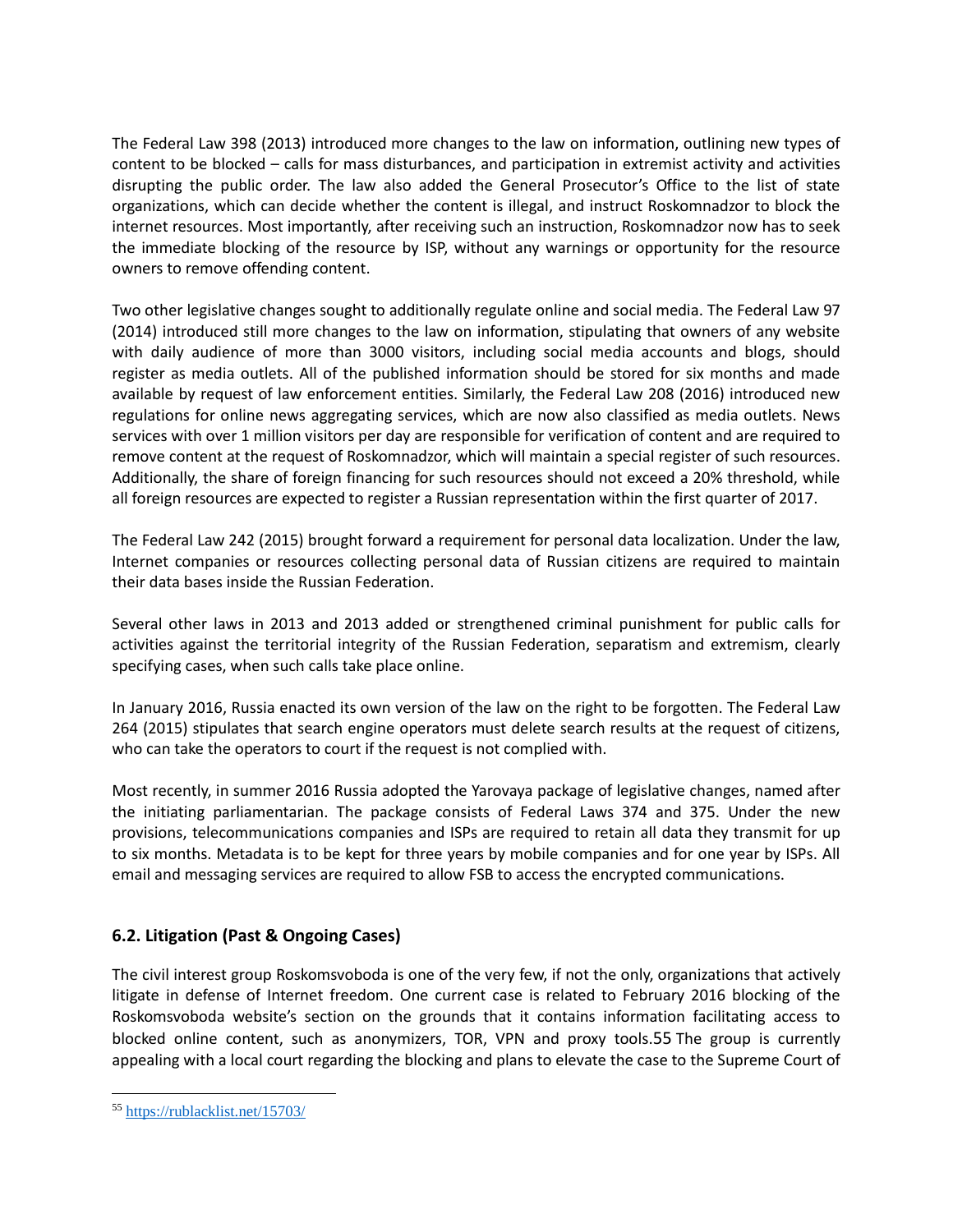the Russian Federation. In a separate effort, the group is also appealing against the blocking of its website at the educational institutions of the city of Moscow.56

Since September 2016, Roskomsvoboda's litigation and counseling service the Center for Protection of Digital Rights has been appealing court rulings that blocked two Russian bitcoin-oriented websites.57 In August 2016, the group reported filing a joint lawsuit with the Information and Analytical Center Sova against Google, regarding the application of the Federal Law 264 on the right to be forgotten.

For-profit entities typically litigate against the decisions on blocking of their websites. Large Internet companies rarely use the litigation route to challenge government policies and practice regarding Internet freedom. In 2013, Google's Youtube was the first company to challenge Roskomnadzor in a Russian court for restricting access to one of the videos posted on the resource, but the court sided with the Russian government.58 More recently, in November 2016, LinkedIn appealed with one of the Moscow district courts regarding the August 2016 court ruling, which blocked the resource in Russia for failure to comply with the data localization law59 (Federal Law 242). The appeal was rejected.

In early 2016, the owner of the media website ej.ru filed a complaint with the European Human Rights Court, regarding a 2014 decision by the General Prosecutor's Service to block the resource, on the basis of "calls for mass disturbances" (Federal Law 398).60 Prior to this complaint, the owner filed two unsuccessful appeals with Russian courts.

# **6.3. Legislation**

The Doctrine on Information Security, described above in the section on recently passed legislation, has started to serve as a basis for more strategic documents informing the policies on regulation of Internet. One particular document is the new draft Strategy for Development of Information Society for the years 2017-2030. Under the Strategy, foreign Internet companies operating in Russia will be required to create joint companies with Russian players and channel all payments through Russian payment systems. In addition to plans for permanent monitoring of all communication channels in Russia, more measures are included to provide the base for increased legal regulations on media, online TV and cinema, news aggregators, social media.61

In that respect, a draft law on online TV and cinemas that surfaced following the Doctrine's adoption seeks to regulate the provision of online "audio-visual services", which is a new legal category for Russia. In addition, the bill sets the ground for still another register of providers of such services, with monthly audience of over 100 000 Russian users. There are similarities of the draft law with the law passed earlier regarding online news aggregators (Federal Law 208 (2016)), in parts related to limitations on foreign ownership of online cinemas.62

<sup>56</sup> <https://rublacklist.net/23882/>

<sup>57</sup> <https://rublacklist.net/22350/>

<sup>58</sup> <https://www.rt.com/news/youtube-lawsuit-russia-video-137/>

<sup>59</sup> [http://www.rbc.ru/technology\\_and\\_media/10/11/2016/58247db29a794720818ab902](http://www.rbc.ru/technology_and_media/10/11/2016/58247db29a794720818ab902)

<sup>60</sup> <http://hro.org/node/24313>

<sup>61</sup> <https://rublacklist.net/24123/>

<sup>62</sup> <https://rublacklist.net/24592/>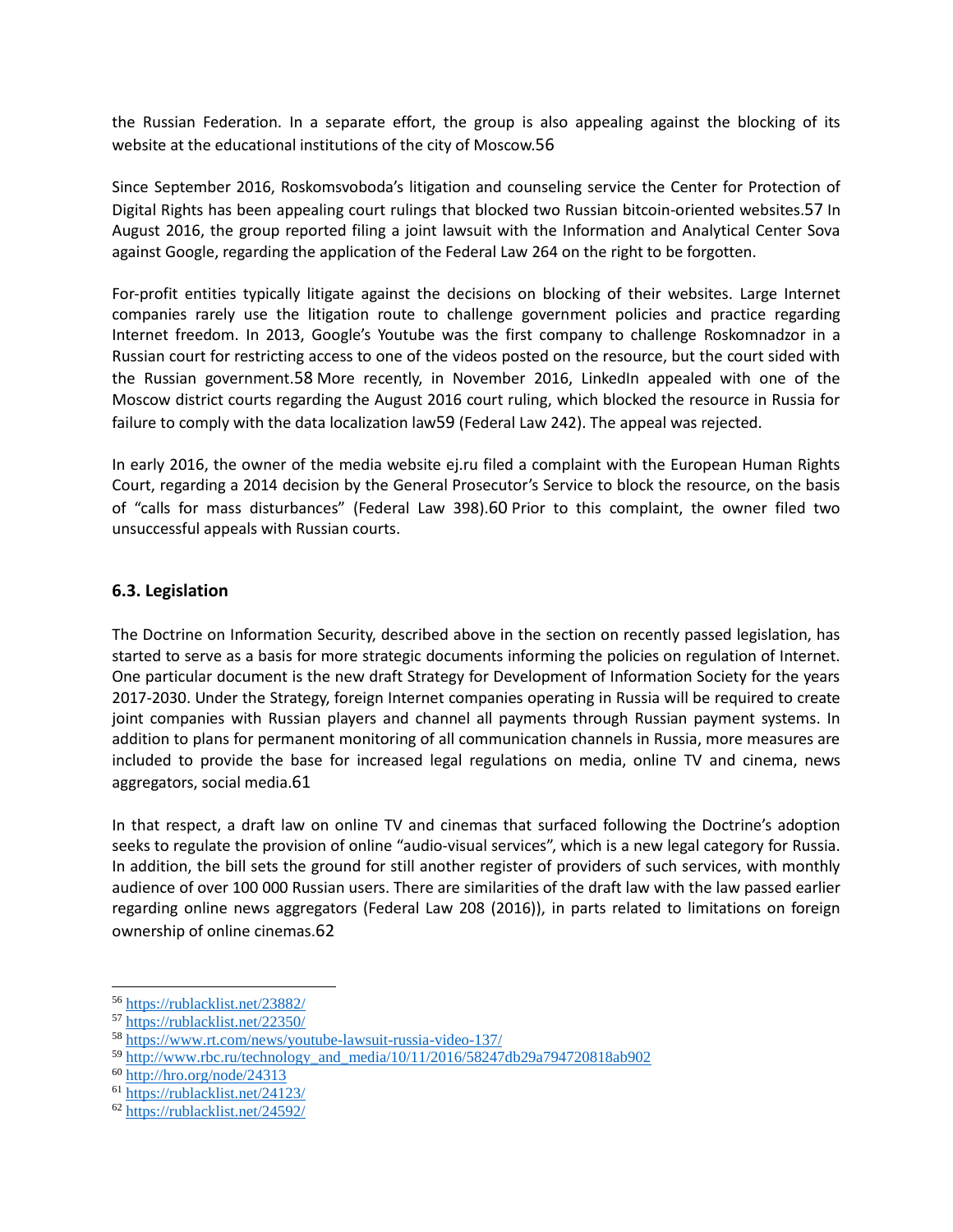Another draft law that emerged by early November 2016 concerns the changes to the Law on Communications, all targeting the security of critical information infrastructure and ultimately seeking to improve the integrity, continuity, stability and security of the Russian segment of Internet. The draft document was criticized by the expert working group on communications and IT, which pointed out the imprecise and conflicting definitions of technical concepts, which may create a new ground for corruption in the sector, as well as the general redundancy of the law developing an extra layer of regulation.63

Also in late 2016, the Ministry of Culture continued refining its propositions regarding the anti-piracy laws passed earlier. According to draft recommendations by the Ministry of Culture and its chief Vladimir Medinsky, there should be administrative responsibility for end users of pirated content, in addition to introducing extrajudicial blocking of pirate mirror servers and fines for ISPs for popularizing and sharing the information on how to bypass blockages.64

Finally, in December 2016, a working group under the presidential aide Igor Shegolev issued a call for a draft law regulating the Internet of Things. The group has been working on a broader roadmap for Internet and urban development, and believes that changes should be introduced to the federal law on information, defining the concept of technological data. In particular, the new law might describe the allowed communications among the connected devices and regulate what types of information collected and transmitted by connected devices may constitute a threat, and what can be transmitted abroad.65

Limitations and opportunities for advancing Internet freedom through legal means

In general Russia presents no favorable setting for deploying legal means of protecting Internet freedom. Even though the Russian courts continue to review a number of cases regarding Internet freedom, the absolute majority of rulings have upheld the government decisions, while the few victories are almost always related to decisions about unblocking of websites, especially those owned by business entities. With the significant deterioration of the state of Internet freedom in Russia in the past three years, any legal challenges to the main positions pursued by the Russian government are likely to be unsuccessful.

In terms of the bigger picture, such a situation is fundamentally conditioned by the dependency of the domestic judicial system on the executive branch, which in turn is completely dominated by the presidential administration. The presidential and executive lines of command extend their influence to the legislative branch of power as well, with legal initiatives of the government quickly approved by the State Duma.

However, public interest litigation in Russia has a long history, especially in civil and human rights litigation, with many successful cases of overturning court rulings of lower instance or achieving a successful outcome in international courts. The activities of the Yekaterinburg-based NGO Sutyazhnik (Litigator) provide many interesting examples of successful strategic litigation in support of human rights, with cases taken to the European Human Rights Court, the UN Human Rights Council and Supreme Court of the Russian Federation. Yet, such international arbitration can take years, and is not possible without significant funding; all the while the implementation of such rulings remains a major issue. In July 2015, the Constitutional Court of Russia decided the ECHR rulings violating the Russian constitution will not be

 $\overline{\phantom{a}}$  $63$  Ibid.

 $64$  Ibid.

<sup>65</sup> <https://digital.report/v-rossii-razrabotayut-zakon-o-tehnologicheskih-dannyih/>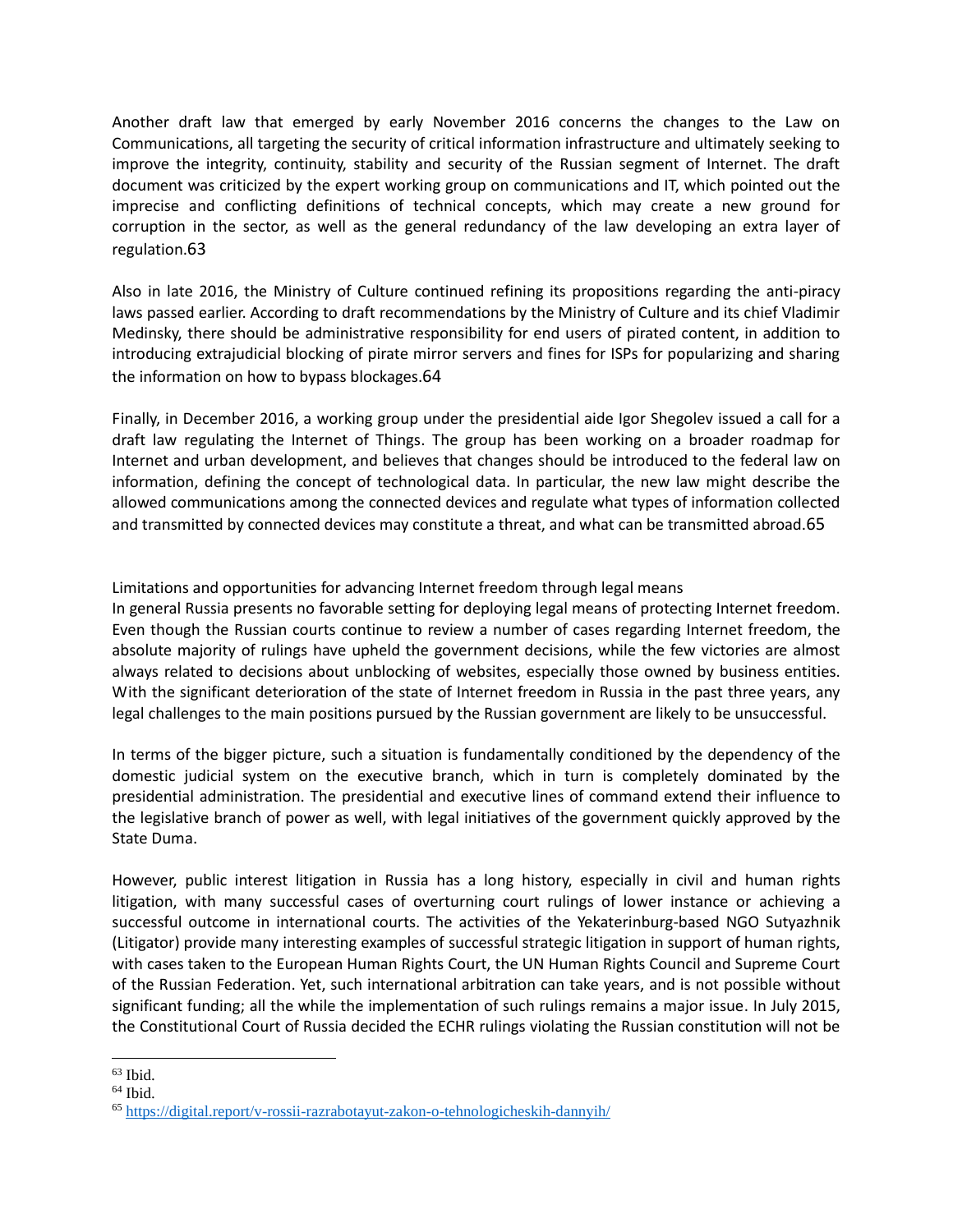implemented, and later that year legislation was passed granting the Constitutional Court the power to determine whether international rulings are constitutional.66

In recent years, political activist Alexey Navalny has effectively used the online platforms to mobilize support for his anti-corruption, transparency and corporate activist initiatives, evolving from a blogger at Livejournal.com to an independent Foundation to Investigate Corruption (FIC), with own platform at www.navalny.com. Navalny actively uses crowdfunding mechanisms to garner named financial support, video platforms to deliver compelling messages and investigations, and social media to circulate content and attract followers. Relying on online engagement of large constituencies of Russian citizens, often accompanied by litigation, FIC regularly uncovers the riches of top state officials, major procurement violations and embezzlement cases.

It should also be noted that since the 2012 passing of the law on foreign agents in Russia and subsequent amendments in 2014, allowing forced registration of NGOs as foreign agents, the environment for civil society organizations has deteriorated considerably, with many organizations closing down in the past two years due to inability to cope with new burdensome reporting, inspections and harassment. As of 2016, there were 152 organizations in the register of foreign agents.67

# **Part 7: Information Campaigns and Internet Activism**

- **7.1. Advocacy work on IF**
- **7.2. Topics of activism, activist networks and campaign**
- **7.3. Mediums: social media, journalism, blogs, etc**

As described in the litigation section above, there is a strong community of organized groups advocating for freedom of Internet. Jointly with its partners and co-founders, including the Pirate Party of Russia, the Association of Internet Users, the civil interest group Roskomsvoboda has several active campaigns against the legislation and practices of online surveillance, permanent blocking of websites and regulation of intellectual property in the digital space.68

The Society for Protection of Internet,69 launched in January 2016 provides another example of digital activism focused on Internet freedom. It maintains an Index for Internet Freedom, a monthly quantitative indicator that reflects the key developments affecting online freedom. Since its launch in January 2016, the indicator has declined from 1000 to 711 a year later.70 Another index of this group is the Index of Connectivity of Internet in Russia, which is a daily measure of connections between Russian and non-Russian ISP networks.71 This index constantly fluctuates, demonstrating both significant improvement and deterioration in short time. In late 2016, Society for Protection of Internet launched a campaign to challenge the installation of SORM with Russian ISPs. For that purpose, the Society's

<sup>66</sup> US State Department annual report 2015, "Russia 2015 Human Rights Report", p. 50

<sup>67</sup> <https://www.hrw.org/russia-government-against-rights-groups-battle-chronicle>

<sup>68</sup> <https://rublacklist.net/campaigns/>

<sup>69</sup> [http://ozi-ru.org](http://ozi-ru.org/)

<sup>70</sup> <http://ozi-ru.org/i/grafik/>

<sup>71</sup> <http://ozi-ru.org/ilinks/grafik/>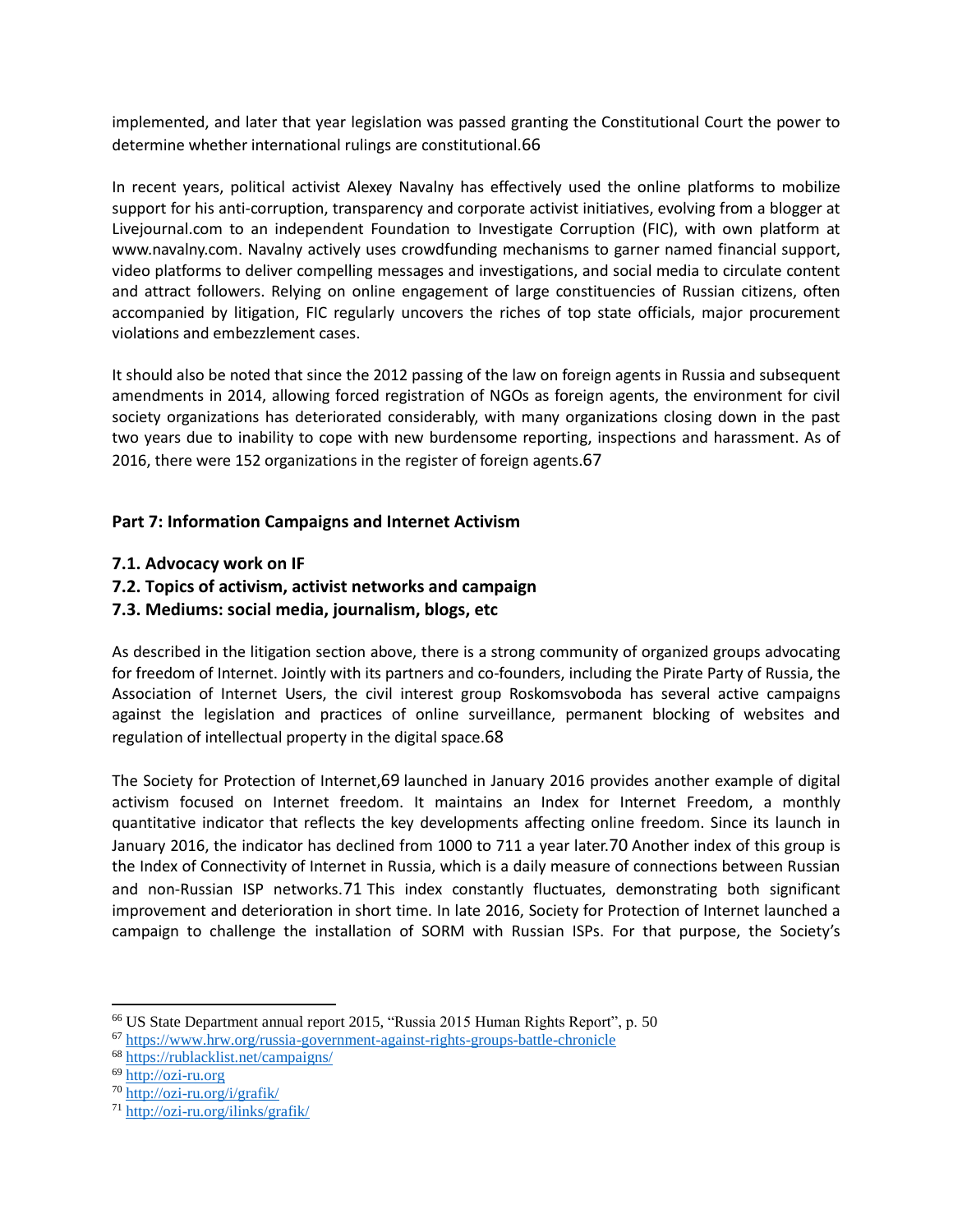founder Leonid Volkov will be registering a dummy ISP, called "People's Provider" and will take the FSB to court, once the SORM installation process is initiated.72

Despite considerable effort directed at advocating for online freedom, the Russian government continues to maintain a hard stance on almost all of the major policies, with very few exceptions. For instance, on the Change.org platform, over 624 thousand petitioners have signed a call to reverse the changes introduced through the "Yarovaya" package.73 However, in early 2017 an interagency government expert group that reviewed the petition issued an opinion that the package does not need to be repealed.74

Among the rare cases of successful advocacy is the minor victory of a petition listed on Change.org in 2014 regarding a draft regulation by the Ministry of Education, which would obligate schools and universities to monitor the online activity of students. With 37 thousand petitioners, the regulation was discarded, following a negative review by the Ministry of Economy.75

Given such adversarial conditions, one recently launched project called Sanatsia Prava (Sanitizing Law) by Navalny's partner in exile Vladimir Ashurkov focuses on preparing the legal ground for overturning the worst legal acts passed under the current political elite.76 Believing that time will come to roll back the laws with negative impact on open and democratic governance of Russia, the initiative identified its own top 10 laws and put together a toolkit to support necessary changes to eliminate those laws and their bylaws. Among them Sanatsia Prava includes the Yarovaya Package and the law on blacklisting of web resources.

# **7.4. Government Response**

The Russian authorities have been reluctant to consider the opposing views regarding the recent tightening of the regulatory and policy environment affecting Internet freedom. While plenty of formal channels exist to access the decision-makers, ranging from expert working groups and committees under government agencies and State Duma committees, to the Internet ombudsman, and actively used by civic advocates in practice very little advice or recommendations are listened to at the high decisionmaker circles.

Softer stances appear to be possible only if there is an insurmountable technical hurdle (such as with the possibility of lowering the data retention thresholds in enforcing the Yarovaya package), or if there is no political consequence for the decision-making body and its leadership; very often such cases are related to the business environment.

# Opportunities for additional/alternative advocacy

With the difficult advocacy landscape, Russia offers limited opportunities to positively affect the policies shaping the level of Internet freedom. The government views the online domain as a theater for political, military and social confrontation, with perceived threats of both global and domestic nature. Consequently, the language of security has overtaken any policy debate regarding the regulation of

l

<sup>72</sup> <https://rublacklist.net/18646/>

<sup>73</sup> <https://www.change.org/p/отмена-пакета-яровой>

<sup>74</sup> <https://rublacklist.net/25046/>

<sup>75</sup> <https://www.change.org/p/минобр-рф-откажитесь-от-законопроекта-о-слежке-за-учащимися-и-учителями>

<sup>76</sup> [www.sanatsia.com](http://www.sanatsia.com/)